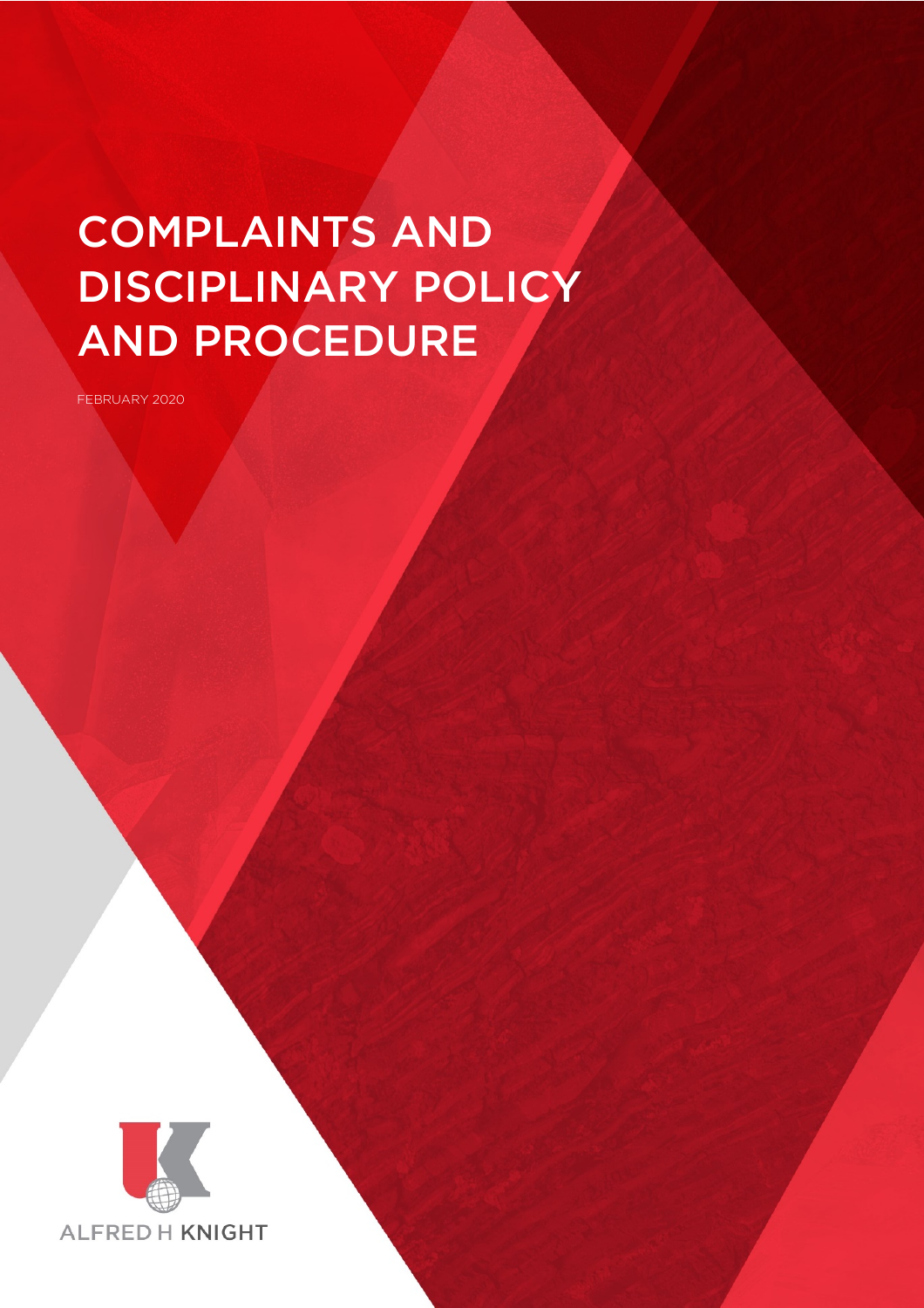

# Complaints and Disciplinary Policy and Procedure

 $\overline{\phantom{a}}$ 

We are committed to providing a fair, consistent and proportionate approach to the handling of complaints and disciplinary matters.

This complaints and disciplinary policy and procedure is designed to provide an open and transparent route for complaints to made under this procedure, to be resolved fairly and within a reasonable period.

It is our intention to promote a culture where it is safe and acceptable for any person to raise any complaint or concerns including those of poor practice, bullying or harassment, neglect, abuse or other forms of misconduct. No person should be victimised for raising concerns or making a compliant.

Further information regarding complaints and our disciplinary policy and procedure is contained within the Company Handbook, which can be located on the intranet.

This policy does not form part of any employee's contract of employment and we may amend this document from time to time.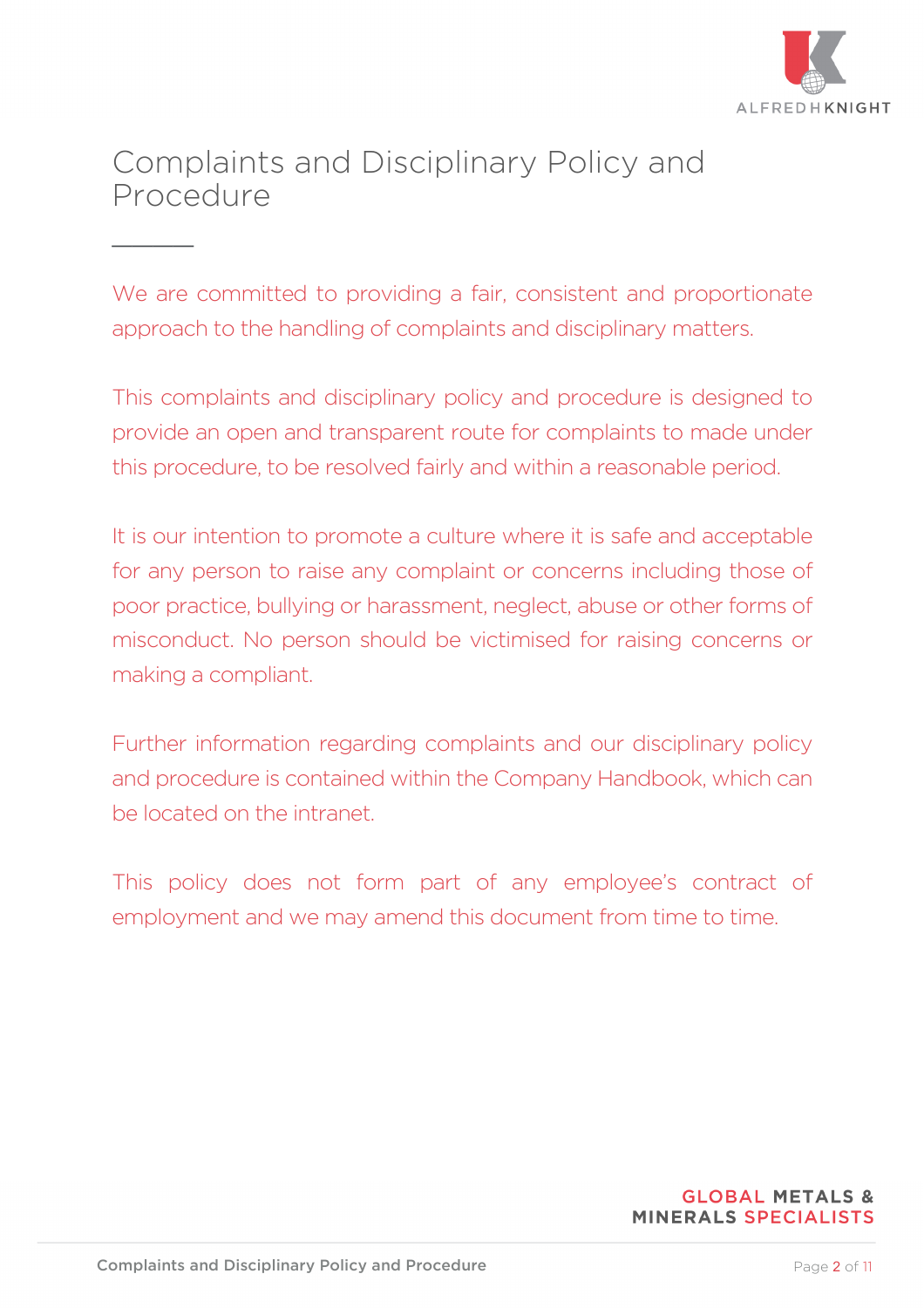

# Policy Statements

 $\overline{\phantom{a}}$ 

# 1. Purpose and Scope

The Company's policy and procedure on discipline at work applies to all employees.

It is designed to ensure that all employees are dealt with fairly and consistently in disciplinary matters. Except to the extent required by the Employment Rights Act 2002, the Company's disciplinary policy and procedure does not form part of your contract of employment. It may be varied by the Company from time to time and in particular it may be varied or applied differently in the case of short-serving employees. If you act at any time in a manner which in the opinion of the Company's management is contrary to required standards of conduct or to the Company's standard terms of employment the principles set out below will be followed.

#### 2. Responsibilities

The Company has the responsibility of ensuring that you know its rules and accepted standards of behaviour. For your part, you are expected to familiarise yourself with the relevant rules and standards, to abide by them and to carry out all instructions, duties and responsibilities required. You must at all times abide by the terms and conditions of your employment as set out in your contractual terms of employment or in any booklet or memo from time to time issued by the Company. Failure to do so will lead to disciplinary action.

#### 3. Policy Principles

The Company will set out in writing your alleged conduct, characteristics or other circumstances which lead it to contemplate dismissing or taking disciplinary action against you.

You will be invited to attend a meeting to discuss the matter. You will be advised of the nature of the complaint against you and, where possible, be provided with relevant evidence before any hearing.

No disciplinary action will be taken against you until the case has been investigated and you have had an opportunity to state your case.

At all stages you will have the right to be accompanied by:

• a single trade union official (who has been reasonably certified in writing by their union as having experience of, or as having received training in, acting as a worker's<br>GLOBAL METALS &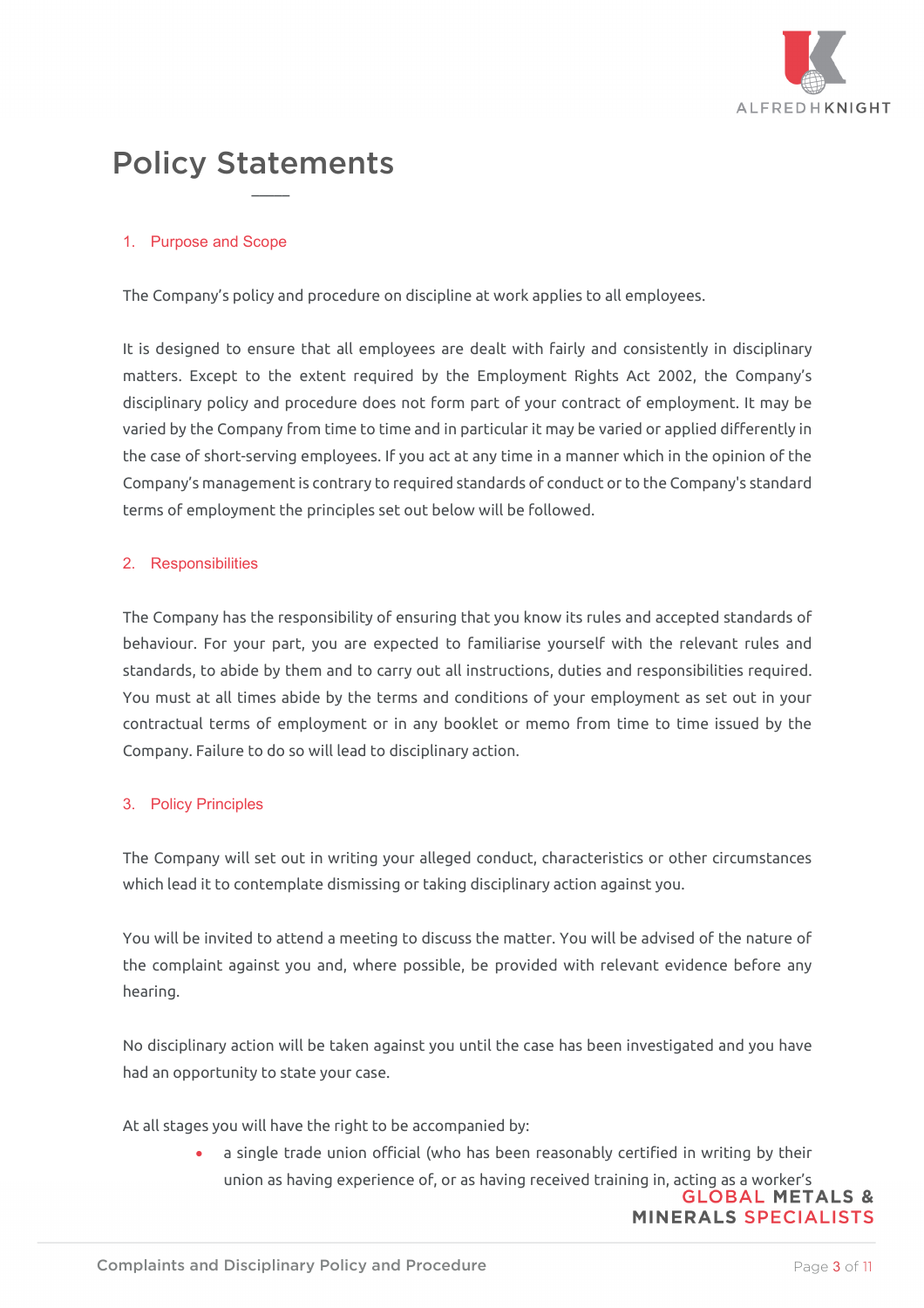

companion at disciplinary or grievance hearings. Such certification may take the form of a card or letter), or;

• fellow worker. When you make a reasonable request to be so accompanied, your chosen companion will be entitled to address the hearing but not to answer questions on your behalf.

You will not be dismissed for a first breach of discipline except in the case of gross misconduct or gross negligence when the penalty will be dismissal without notice or payment in lieu of notice.

You will have the right to appeal against any disciplinary penalty imposed.

The procedure may be implemented at any stage if your alleged misconduct warrants such action

The Company will deal with the matter without undue delay.

Information relating to any disciplinary proceedings, including witness statements and records of any penalty imposed, shall be treated as confidential.

In particular, the Company will observe relevant provisions of the Data Protection Act 2018.

#### 4. The Procedure

Minor faults may be dealt with informally with a counselling session, but where the matter is more serious the following procedure will be used:-

#### Stage 1 - Verbal warning

If your conduct or performance does not meet acceptable standards you will be invited by your immediate Manager to attend a disciplinary meeting, in accordance with paragraphs 5 & 6 of this policy (see below). You will be told why the interview is necessary and will be entitled to state your case. If appropriate, you will be given a verbal warning that continued or repeated misconduct may result in further disciplinary action, including, in extreme cases, dismissal. A note of the warning will be placed on your personal file but will be disregarded for disciplinary purposes after six months if your conduct or performance is satisfactory.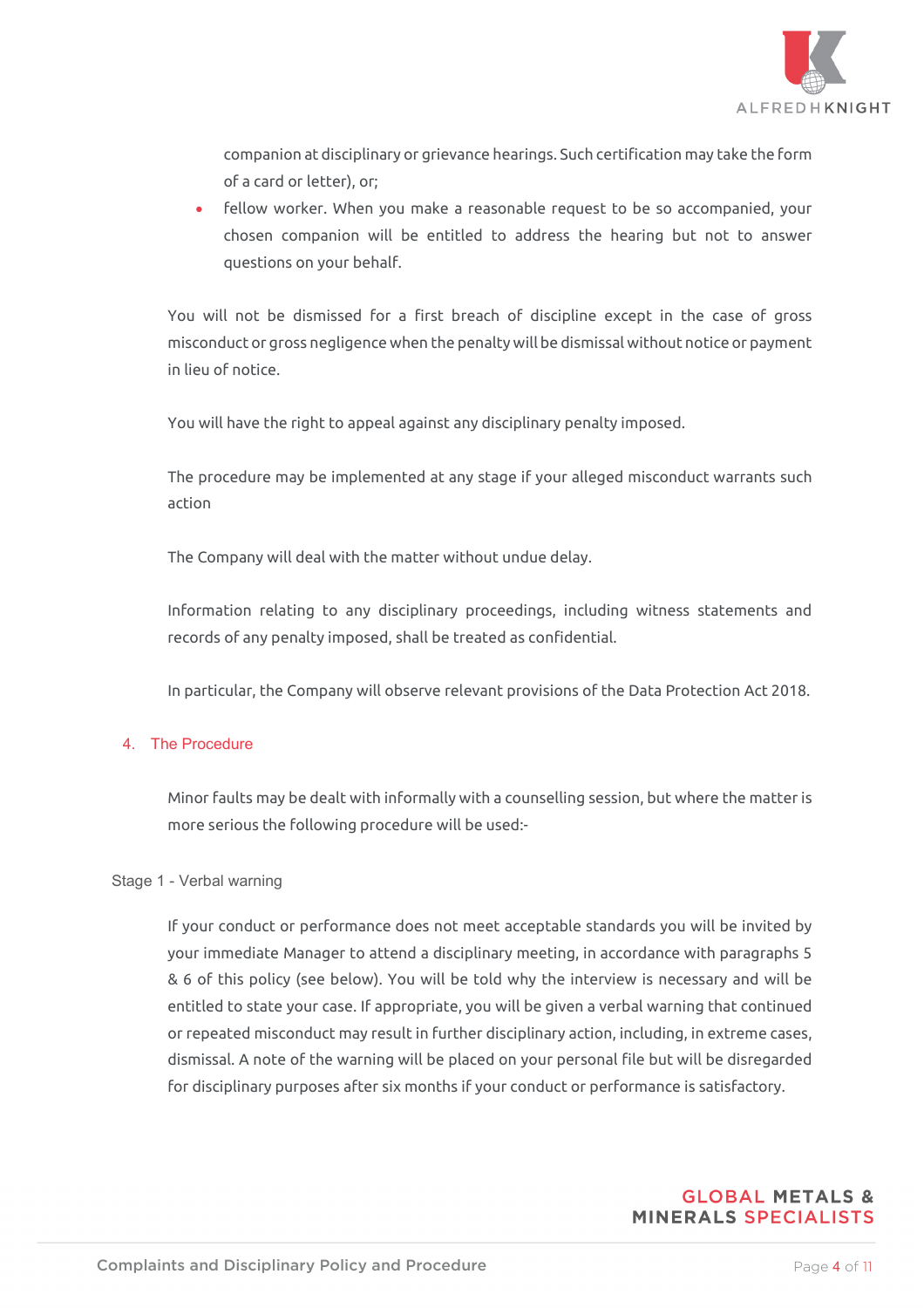

#### Stage 2 – written warning

If the offence is a serious one or if your misconduct or poor performance continues or is repeated or you commit a further offence of a different nature, you will be invited to attend a disciplinary meeting, in accordance with paragraphs 5 & 6 of this policy (see below). The exact nature of the Company's complaint against you will be explained in full. If the member of management believes it to be justified you will be given a written warning that if your performance or conduct does not improve during the period stated in the warning, the instigation of stage 3 will be considered or you may be dismissed. A copy of this warning will be placed on your personal file but will be disregarded for disciplinary purposes after twelve months if your conduct or performance is satisfactory.

#### Stage 3 – final written warning

If your misconduct or poor performance is sufficiently serious or if, following a written warning, there is further misconduct or poor performance (whether or not of the same nature) within the period stated, you will be invited to attend a disciplinary meeting, in accordance with paragraphs 5 & 6 of this policy (see below) by your Department Manager/General Manager/Director as appropriate, who will decide on the action to be taken. You may be given a final written warning which will give details of the complaint and will warn that you will be dismissed if there is no satisfactory improvement. A copy of this warning will be placed on your personal file but will be disregarded for disciplinary purposes after twelve months (although in exceptional cases the period may be longer) if your conduct or performance is satisfactory.

#### Stage 4 – dismissal

If your conduct or performance is sufficiently serious or if your conduct or performance is still unsatisfactory following a final written warning and you are still failing to reach the required standards you will be invited to attend a disciplinary meeting in accordance with paragraphs 5 & 6 of this policy (See below), however this level of misconduct or poor performance will usually result in dismissal. The decision to dismiss will be taken by your Department Manager/General Manager/Director as appropriate. If you are dismissed, you will be provided, as soon as reasonably practicable, with written reasons for the dismissal and the date on which your employment will terminate or terminated. The Company may however consider alternative disciplinary action including (but not limited to) demotion, transfer or suspension with or without pay.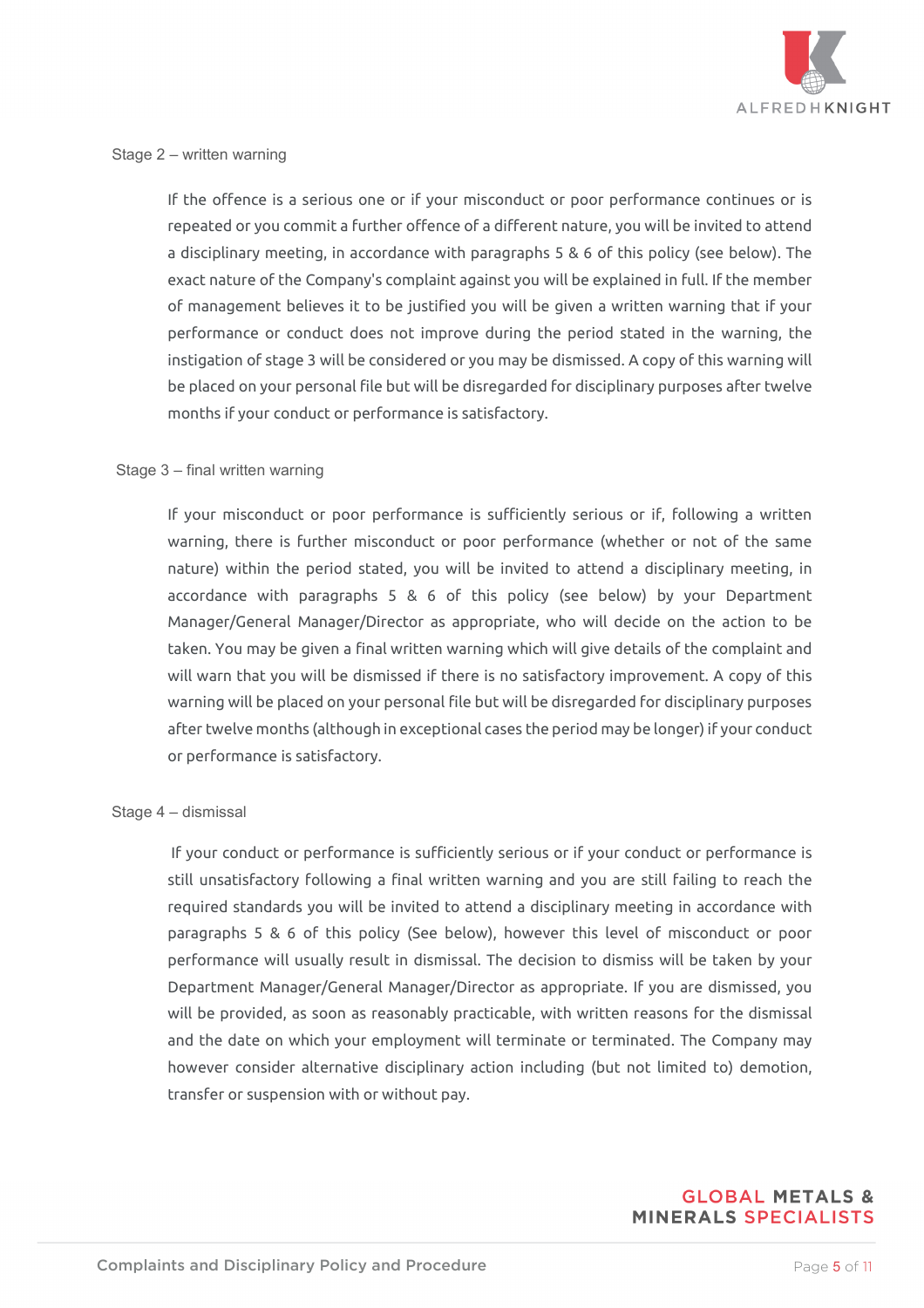

Statement of Grounds for Action and Invitation to Disciplinary Meeting:-

When inviting you to attend a disciplinary meeting, the Company will provide you with a written account of your alleged conduct or characteristics, or other circumstances which leads the Company to contemplate dismissing or taking disciplinary action against you. A meeting will then be arranged to discuss the matter further.

#### 5. Disciplinary Meeting

The meeting will take place before action is taken, except in the case where the disciplinary action consists of suspension.

The meeting must not take place until the Company has informed you of the grounds why disciplinary action is being contemplated and until you have had a reasonable opportunity to consider your response to that information.

You must take all reasonable steps to attend the meeting. In the event that you unreasonably fail to attend the meeting, the meeting may proceed in your absence.

At the meeting, you will have an opportunity to comment on the complaints against you.

You may be accompanied by another employee of the Company or a trade union official as discussed in paragraph 3.4 of this policy.

After the meeting, the Company must inform you of its decision and notify you of your right to appeal against the decision, if you are not satisfied with it

#### 6. Suspension

At any time during the procedure you may be suspended from work on full pay while further investigations are made. Such suspension is a precautionary measure only and does not constitute a disciplinary sanction. The suspension will last for no more than five working days initially but may be renewed or extended at the discretion of the Company. Only a Director or Senior Manager may take the decision to suspend you.

# 7. Appeals

If you feel that you have been unjustly disciplined you may appeal at and after any stage of the disciplinary procedure to David Knight, the Managing Director in writing setting out your grounds of appeal within five working days of the dismissal or other disciplinary action ALS & **MINERALS SPECIALISTS**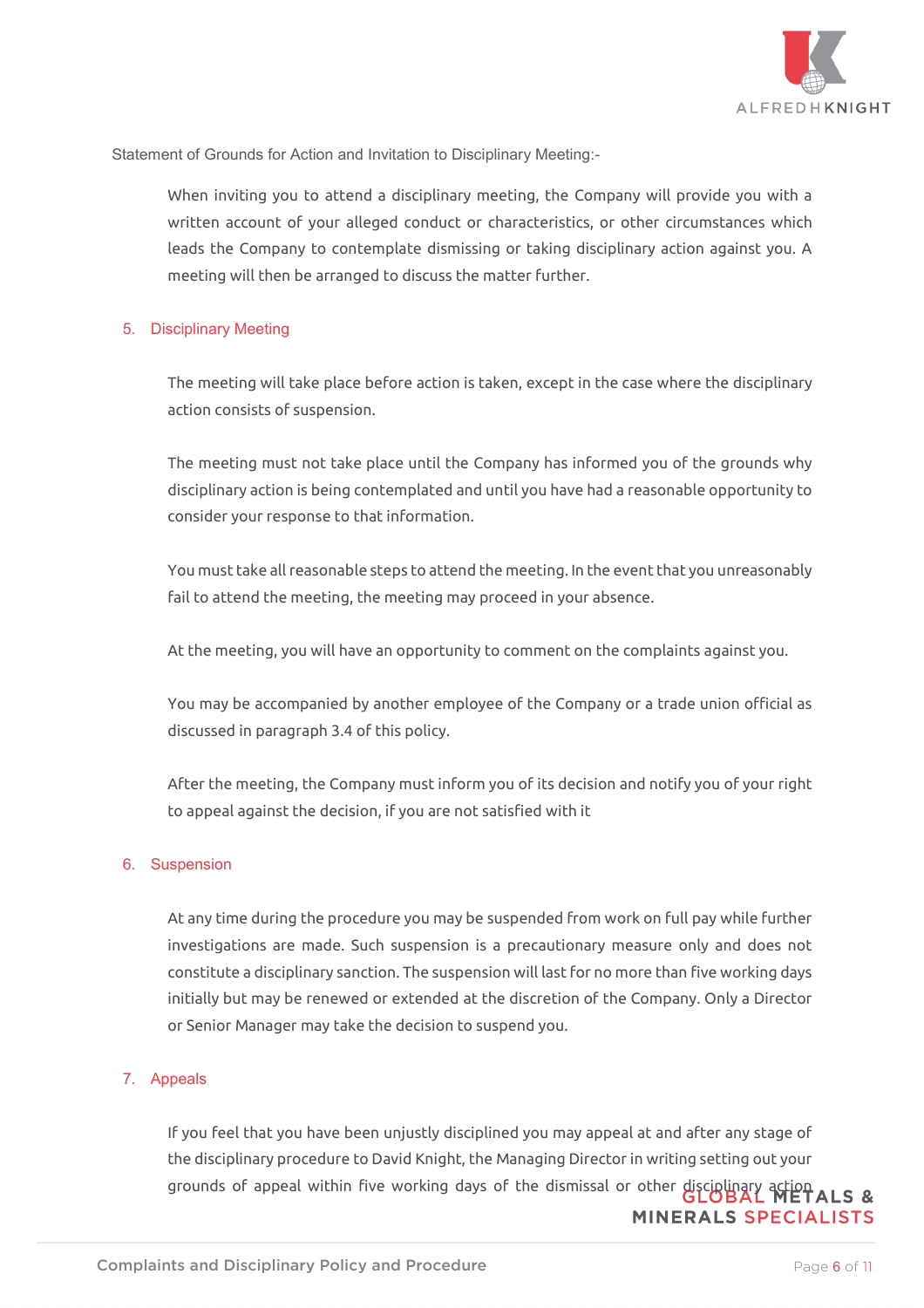

complained of. All appeals will be heard usually within ten working days of receiving your grounds for appeal and the decision will be final. An appeal against any disciplinary penalty will always involve a further hearing to be attended by you and by the person hearing the appeal to discuss the matter further. At the appeal any disciplinary penalty made will be reviewed but it cannot be increased.

You must take all reasonable steps to attend the appeal meeting. In the event that you unreasonably fail to attend the meeting, the meeting may proceed in your absence.

The appeal meeting need not take place before the dismissal or disciplinary action takes place.

The outcome of the appeal will be set out in writing and sent to you as soon as possible after the appeal has been held. Any decision on the appeal will be final.

# 8. General Misconduct

General misconduct includes (but is not limited to):

- Unsatisfactory record of attendance or reliability;
- persistent lateness;
- failure to maintain an acceptable standard of dress;
- poor work performance; and
- poor standard of personal hygiene.

In the case of general misconduct you will normally be provided with a verbal warning for a first offence unless the matter is sufficiently serious to justify invoking the procedure at a higher stage. From then on the procedure will usually be followed from Stage 2 for further or repeated offences.

#### 9. Gross misconduct

Gross misconduct includes (but is not limited to):

- breach of confidentiality (subject to the Public Interest Disclosure Act 1998);
- theft, fraud or deliberate falsification of records;
- fighting, assault or attempted assault on another person, or any violence or threats of violence;
- deliberate damage to the Company's property;
- unauthorised possession, use, wastage, damage or removal of any property belonging to the Company, its employees or customers;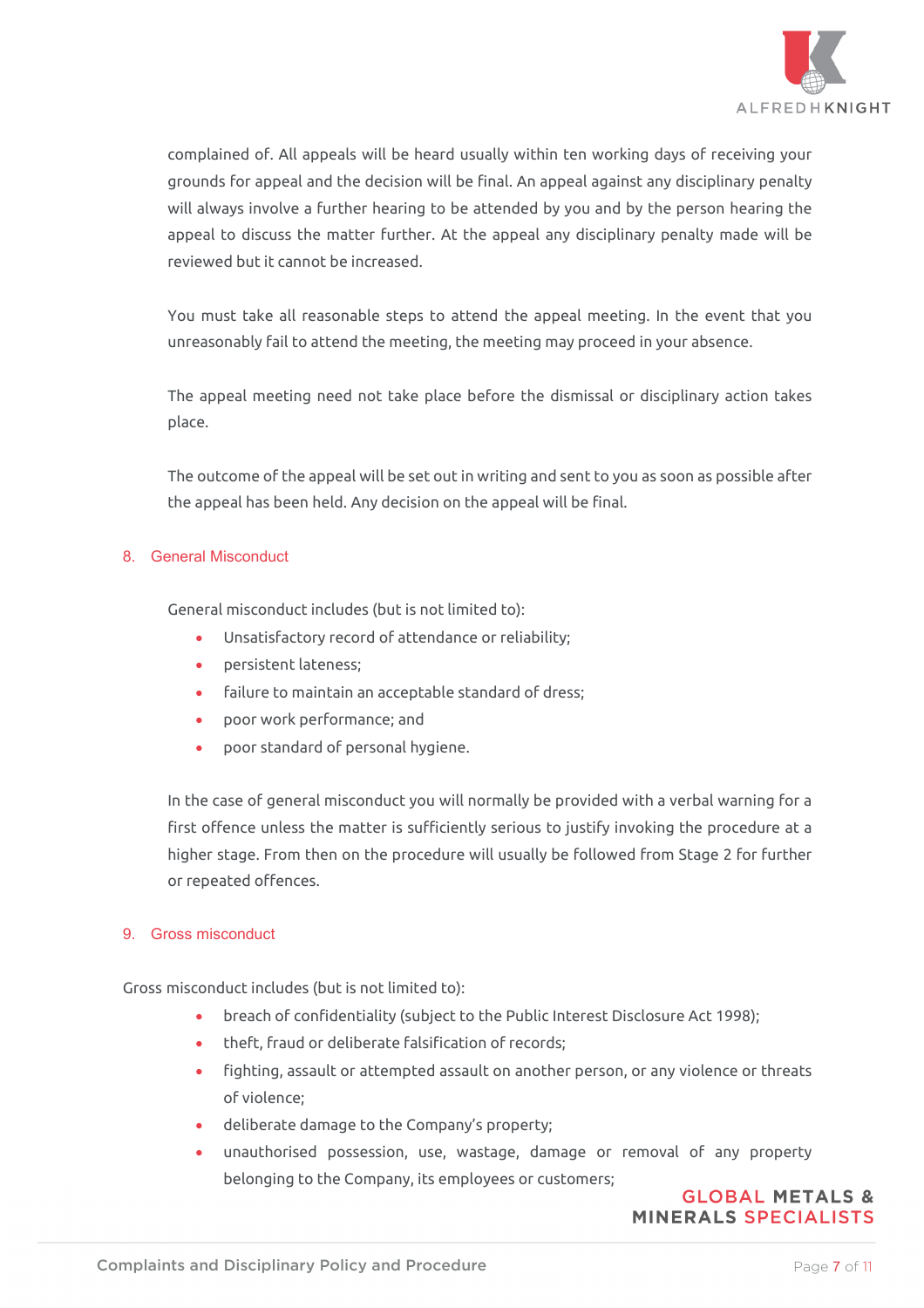

- misuse of the Company's name;
- working under the influence of alcoholic drink or illegal drugs or other prescribed substances;
- sexual, racial or disability discrimination (including harassment) in relation to another employee, agency or contract worker, any customer of the Company, visitor to the Company's premises or any other third party to whom the Company may owe a duty to prevent such discrimination;
- serious negligence which causes unacceptable loss, damage or injury;
- serious act of insubordination:
- being charged with and/or convicted of a criminal offence which in the opinion of the Company demonstrates unsuitability for further employment with the Company;
- indecent or immoral behaviour;
- serious infringement of the Company's Health and Safety Rules serious infringement of the Company's E-mail, Fax and Internet Policy;
- serious infringement of the Company's Equal Opportunities Policy;
- refusal to carry out a reasonable instruction;
- unauthorised absence from work or from the Company's premises.

If you are accused or suspected of gross misconduct, you will normally be suspended from work on full pay while the Company investigates the alleged offence. If the Company is satisfied that gross misconduct has taken place, the result will normally be summary (i.e. instant) dismissal.

#### Additional – Your right to be accompanied

What rights does the worker have to be accompanied at a disciplinary/grievance hearing? Under the law, a worker invited to attend a disciplinary or grievance hearing who "reasonably requests" to be accompanied, must be allowed to bring a "single companion" i.e. a colleague or trade union representative. It is the sole right of the worker concerned to choose who the "companion" should be. The law does not place a duty on fellow workers to perform the role as the "companion". Nor does it place any additional requirements on employers to establish disciplinary or grievance procedures where none currently exist.

- 1. What rights does the chosen 'companion' have?
	- Legislation does not place a duty on fellow employees to take on the role of accompanying an individual.
	- Where the 'companion' is a fellow worker, that person has the right to paid time off during working hours to attend the meeting.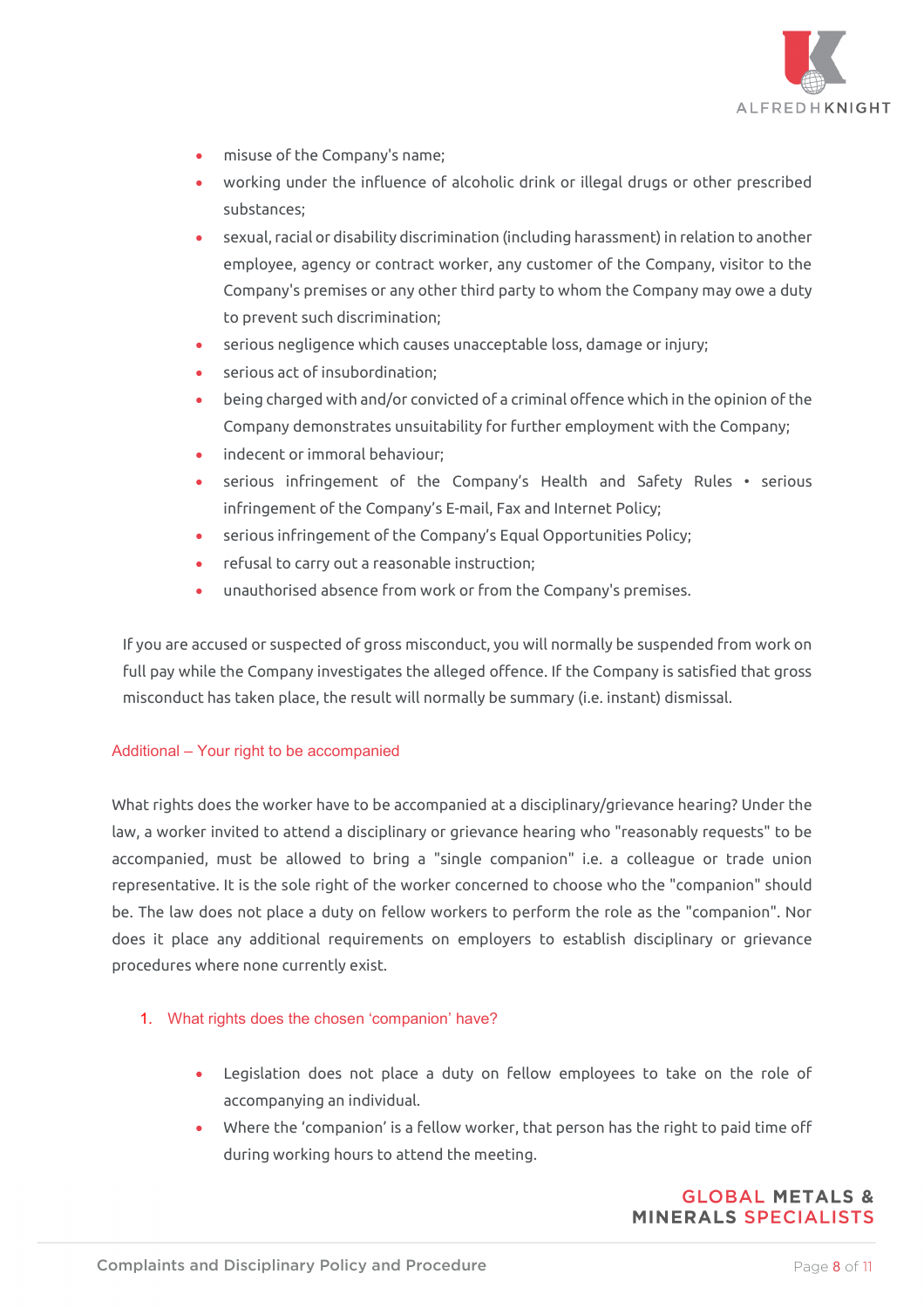

### 2. What is the 'companions' role at the hearing?

The 'companion is allowed to make a statement at the hearing, discuss matters with the worker but not answer questions on the work's behalf

### 3. What happens if the 'companion' is not available to attend the hearing?

The employer has to postone the hearing to a time prpsioed by the work which has to be:

- Reasonable, and;
- Fall within a period of 5 working days beginning with the first workingt day after the day originally proposed by the employer.

#### 4. What amount of time off is the 'companion' allowed?

This is the amount of time which is "reasonable in the circumstances of the case".

#### Performance standards

#### 1. Failure to meet performance standards

It is the responsibility of all employees to ensure that they carry out their duties and responsibilities to the standards set and expected by AHK. In the event that your ability to perform your duties is called into question this procedure is aimed at assisting you to correct and improve your work. The emphasis is to provide the opportunity to discuss problems and wherever possible you will be given reasonable assistance and time to help you improve. In many cases minor problems will be solved through the normal processes of counselling, coaching and supervision during daily contact with your immediate supervisor or manager. Where it is apparent that your performance is in some way deficient and it is a persistent problem the following procedure will apply.

#### 1.1 Stage 1

• Your Line Manager or the person to whom you are normally responsible will arrange to meet you to discuss the problems with a view to identifying the cause and agreeing a solution. The meeting will identify the standards of performance expected and explain the ways in which your performance has been considered inadequate.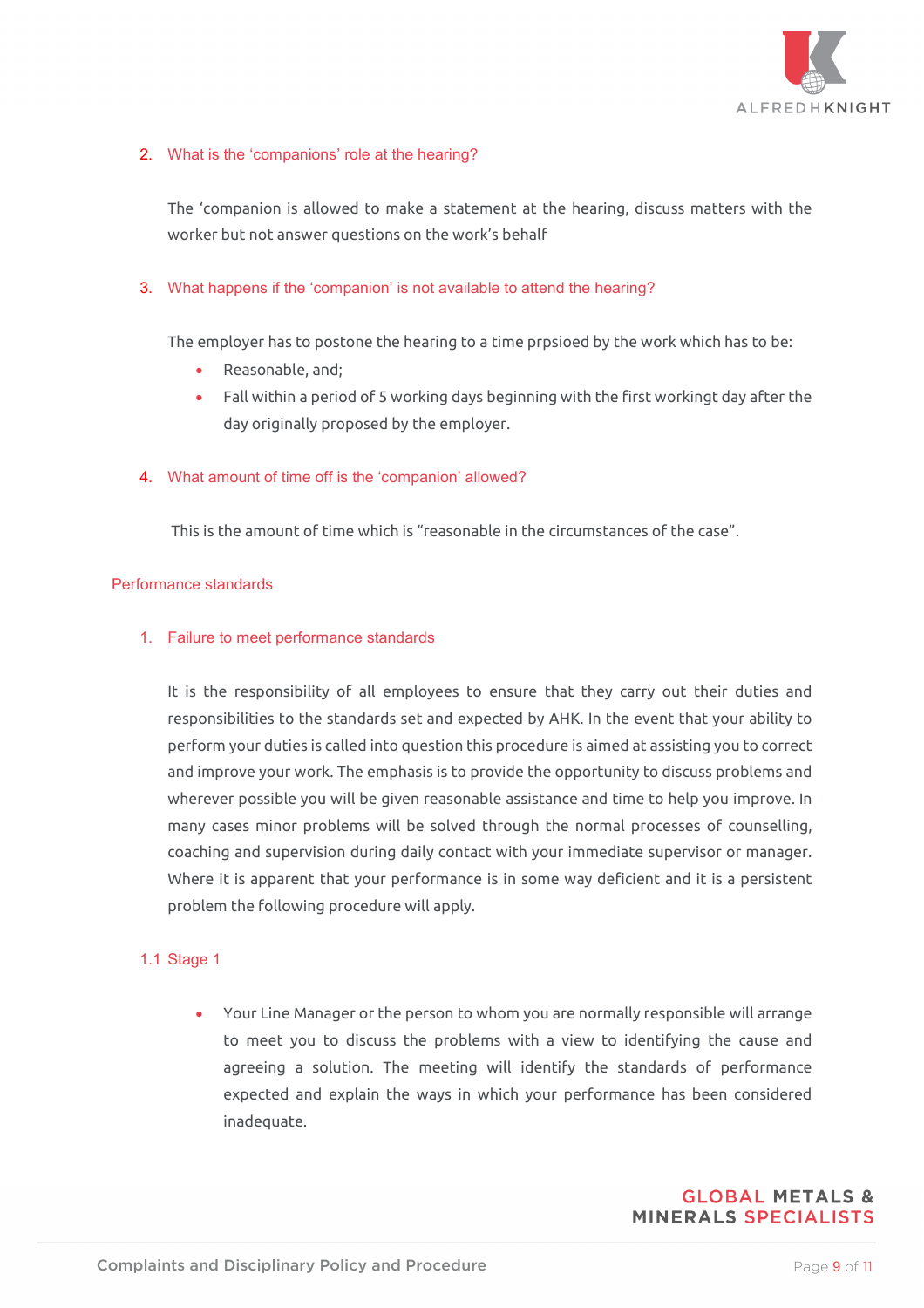

- If through discussion it is decided that you have been negligent or your conduct is identified as contributing towards unsatisfactory performance the matter should be dealt with further in accordance with the disciplinary procedures.
- If it is suspected that your health may be a contributing factor to your poor performance, you may be required to attend a medical examination.
- Where the inadequate performance is identified as arising from a lack of skill, ability or qualification, consideration will be given to providing further training having regard to your length of service, existing qualifications and training already provided by AHK.
- Having identified the cause and necessary action to bring about the required improvement an appropriate timescale will be agreed to allow time for action to be taken and for your performance to improve. During this time your performance will be kept under review.
- If the desired improvement is achieved no further action will be taken

# 1.2 Stage 2

- If no significant improvement is forthcoming within the agreed timescale the matter will be discussed in full with you by your Line Manager or HR contact and you will be given a written warning in accordance with the disciplinary procedure However, failure to meet the required standards may ultimately lead to your dismissal.
- A further period will be agreed during which you must achieve the required standards. You may if you wish be accompanied by a colleague of AHK.
- If the improvement required is achieved in full, no further action will be taken but the improvement must be maintained for at least one year.

#### 1.3 Stage 3

- If there is little or no improvement, there will be a further meeting with your Line Manager or HR contact at which consideration will be given to the issue of a final written warning, in accordance with the disciplinary procedure and further time allowed. Again, you may be accompanied by a colleague from AHK.
- If, however, it is genuinely believed at this stage that the improvements and the required standards of performance are beyond your ability and that a further warning or further time would serve no useful purpose, consideration may be given to finding you a suitable alternative job, or where no suitable alternative exists, or is available but unreasonably refused, you will be advised that your employment will be terminated with notice. A decision to dismiss will generally be taken after the